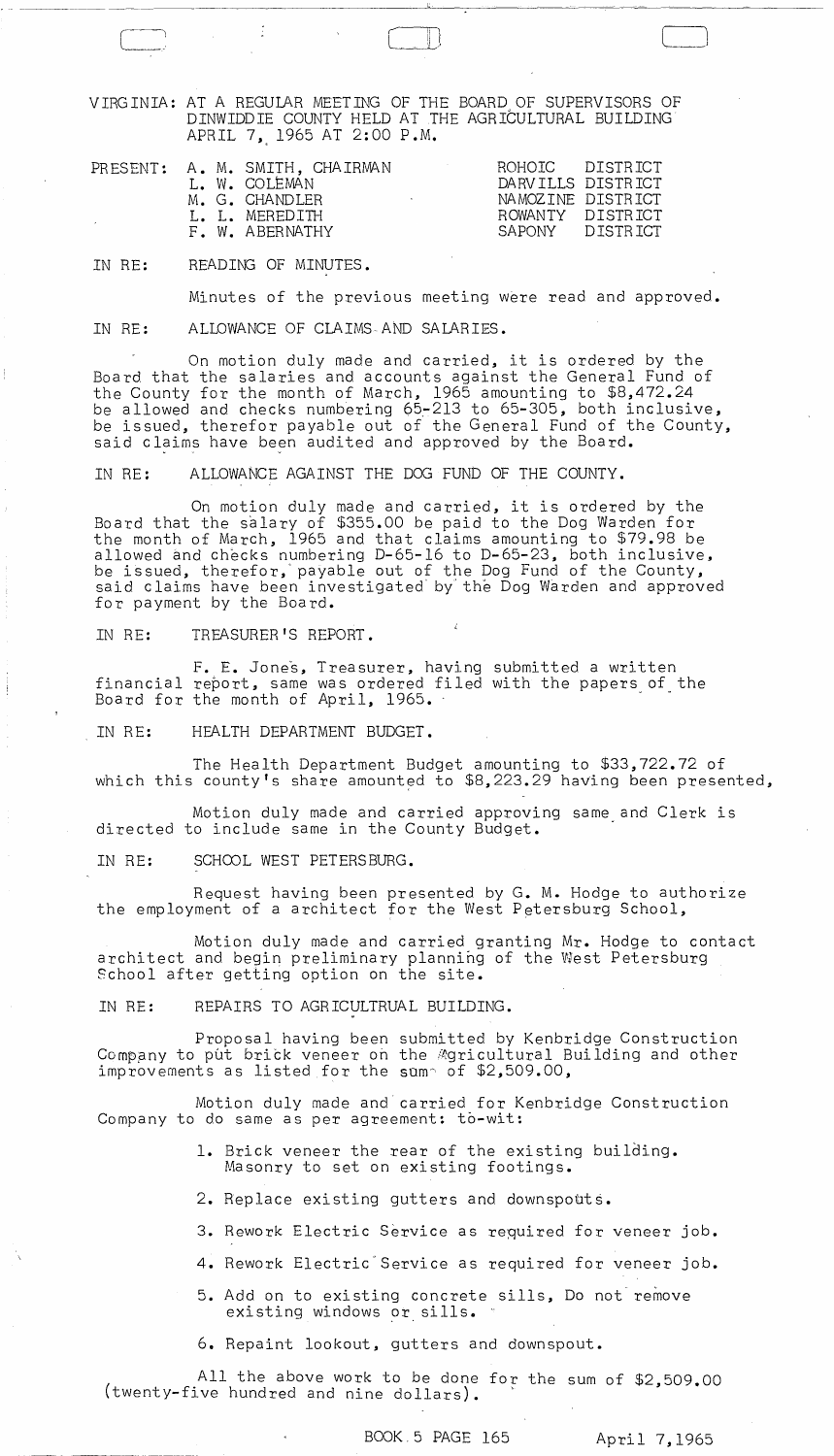IN RE: SEWAGE FACILITIES FOR EDUCATIONAL BUILDING.

Proposal having been submitted by the Dinwiddie County Health Department for the installation of new drain'fields added to the present system,

Motion was duly made and carried to direct B. F. Bedwell to further investigate this proposal concerning installation of cast iron pipe to the septic tank.

IN RE: EDUCATIONAL BUILDING.

It being brought to the attention of the board that minor changes have been made in the construction of the Educational Building,

Motion was duly made and carried directing Mr. Bedwell to utilize any saving realized on the changes as he sees fit on improvement in and around the buidling.

IN RE: RABIES CONTROL.

Mr. F. M.-Fenderson, Game Warden, appeared before the board requesting that the board purchase six (6) dozen steel traps to help control the fox population,

Motion was duly made and carried directing the Executive Secretary and Mr. Fenderson to proceed with the purchase of said traps and charged against the Dog Fund.

IN RE: SECONDARY ROAD - COL. ERNEST JONES.

Request having been presented to the board that the improvement of Rt. #17 be extended to Harewood Farm,

Motion was duly made and carried that this request be forwarded to the Road Viewers for their consideration.

IN RE: APPOMATTOX DAM HIGHWAY.

Having brought to the attention of the Board of a 'meeting with the Highway Commissioners concerning the construction of a road across the new Appomattox River Dam,

Motion was duly made and carried appointing Mr. A. Mitchell Smith and Mr. Terrell Baskerville to atterothis meeting as represenatives of this county.

IN Rf: APPOINTMENT OF ROAD VIEWERS.

Upon motion duly made and carried the following road viewers were appointed: Will Green, C. Y. Avery, Millard Bass, J. P. Westfall and A. R. Springston for a one year term ending March 30, 1966.

IN RE: MARY L. BOWMAN - PLAT.

Mr. R. L. Bowman appeared before the board with a request to alter lots No. 4 and 5 in the Mary L. Bowman Subdivision to form lots No. ~,S and SA.

It appearing to the board that this request having been approved by the Health Department,

Motion wa§ duly made and carried that board approves said plat.

IN RE: CLAUDE SIMMONS - PLAT.

Request having been presented to the board authorizing' Claude :Jimmons to sell 3/4 acres of land to William Jones and 1.3 acres to Mont Valentine, it appearing to the board that this request meets the overall planning of the Planning Commission,

Motion was duly made and carried authorizing Mr. Simmons to proceed with the contract and directing the Clerk to record same when presented.

IN RE: HORACE T. BRANCH - PLAT

 $\sim$   $\alpha$ 

 $\Delta_{\rm{eff}}$ 

Having been requested by Horace T. Branch permission to sell Lot #2 of his presented plat and it appearing to the board that this sale violates subdivision ordinance,

 $\overline{\mathcal{C}}^{(n)}$  , where  $\overline{\mathcal{C}}_{n}$ 

rizon.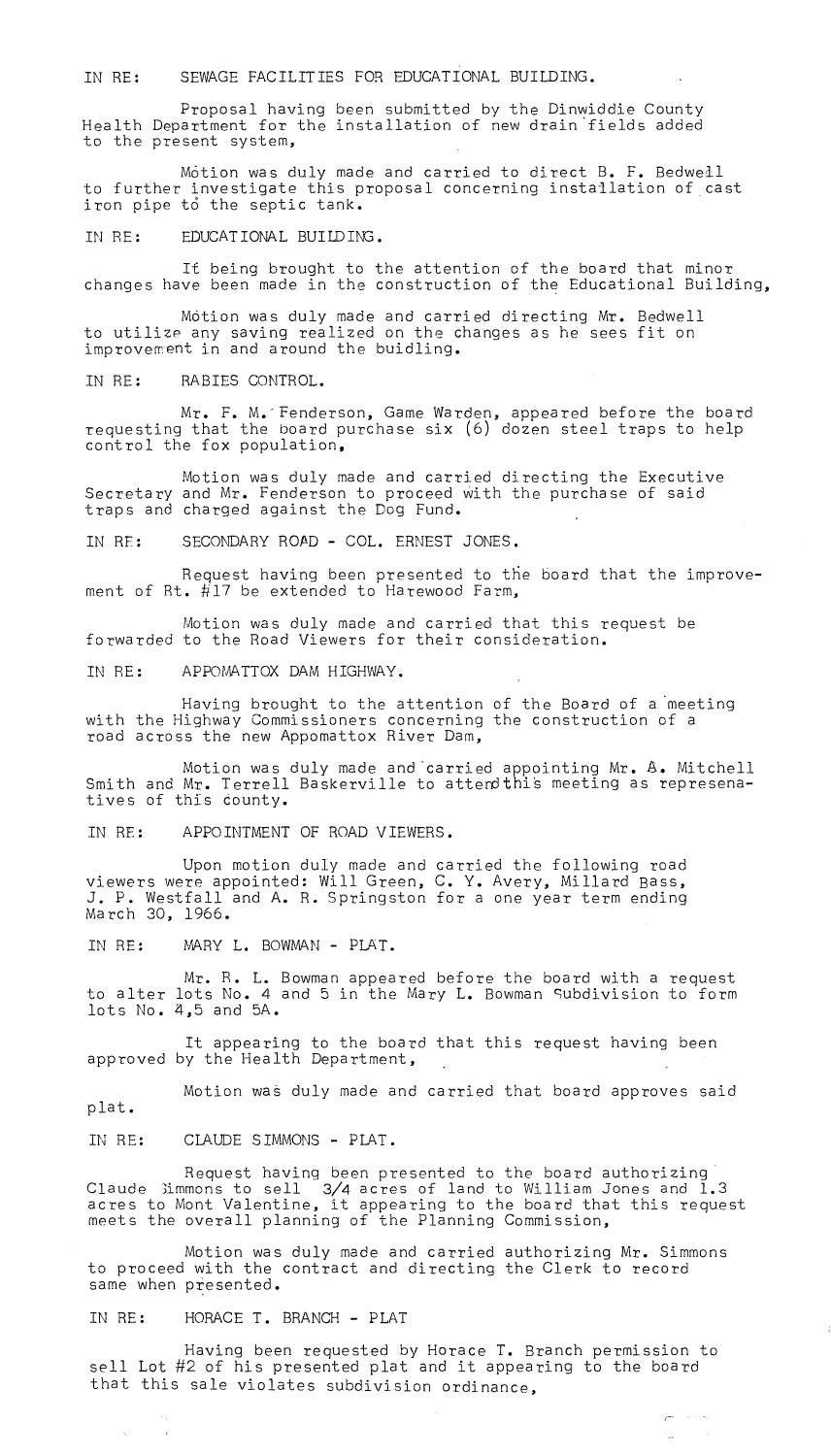Motion was duly made and carried that the Executive Secretary further investigate. this matter and take final action on this request.

 $\begin{picture}(180,10) \put(0,0){\line(1,0){10}} \put(10,0){\line(1,0){10}} \put(10,0){\line(1,0){10}} \put(10,0){\line(1,0){10}} \put(10,0){\line(1,0){10}} \put(10,0){\line(1,0){10}} \put(10,0){\line(1,0){10}} \put(10,0){\line(1,0){10}} \put(10,0){\line(1,0){10}} \put(10,0){\line(1,0){10}} \put(10,0){\line(1,0){10}} \put(10,0){\line($ 

IN" RE: STREET LIGHTS - LEWIS ROAD, CARTER SUBDIVISION, RIVER ROAD,

Petitions for the installation of street lights in Carter Subdivision and on River Road and Lewis Road, having been filed and reports from Vepco and the Chairman of the board recommending that the following streets lights be installed:

> 3 3300 Lumen Mercury Vapor - Carter Subdivision 2 3300 Lumen Mercury Vapor - Riber Road 4 2500 Lumen Mercury Vapor - Lewis Road

Motion was duly made and carried that above lights be installed and billed to the county and that 3300 lumen Mercury Vapor street lights be installed on Vepco poles #11 and 14, C. & P. poles 1410/K and Vepco poles#"'30 on highway 460 at Brickwood Golf Course to provide continuity of lighting in these areas •.

IN RE: DINWIDDIE VOL. FIRE DEPARTMENT.

The report from the Dinwiddie Vol. Fire Department stated that the department responded to two (2) fires in February and five (5) fires· in March.

IN RE: REFERENDUM - JULY PRIMARY.

Mr. Booth, Commonwealth's Attorney,reported that according to his finding, the proposed referendum concerning the bond issue could be held with the Democratic primary in July provided that seperate election officials must be used,

Motion was duly made and carried that the board set a seperate day for the bond referendum.

, IN RE: CHARLIE GRIFFINS PROPERTY.

It being brought to the attention of the board at the March meeting that Charlie Griffin had built three (3) houses on 12 acres of land and it appearing that he had not obtained a building permit, the Commonwealth's Attorney was directed to contact Mr. Griffin and report at the April meeting. Mr. Booth reported that he had not made contact with Mr. Griffin, same was referred to the May meeting.

IN RE: EXTENSION PHONE - CLERK'S OFFICE.

It appearing to the board that an additional telephone was needed in the Clerk's Office" for use by the Executive Secretary,

Motion was duly made and carried that the Clerk of the board contact the telephone company and request same.

IN RE: STEERING COMMITTEE MEMBER.

Motion was duly made and carried that Terrell Baskerville be appointed to the Steering Committee for the proposed Technical' School to be located in this area.

IN RE: DUTIES OF EXECUTIVE SECRETARY.

Motion was duly made and carried delegating the following duties and powers to the Executive Secretary:

> 1. All those powers and duties stated in Section 15.1-117 Code of Virginia amended except sub-paragraph 17.

2. Issue or refuse building permits.

3. To access new construction.

4. Secretary of the Finance Board.

5. Secretary of the Planning Commission.

Motion was duly made: and carried to reimburse the Executive Secretary seven (7¢)" cents per mile for use of private automobile during duty work.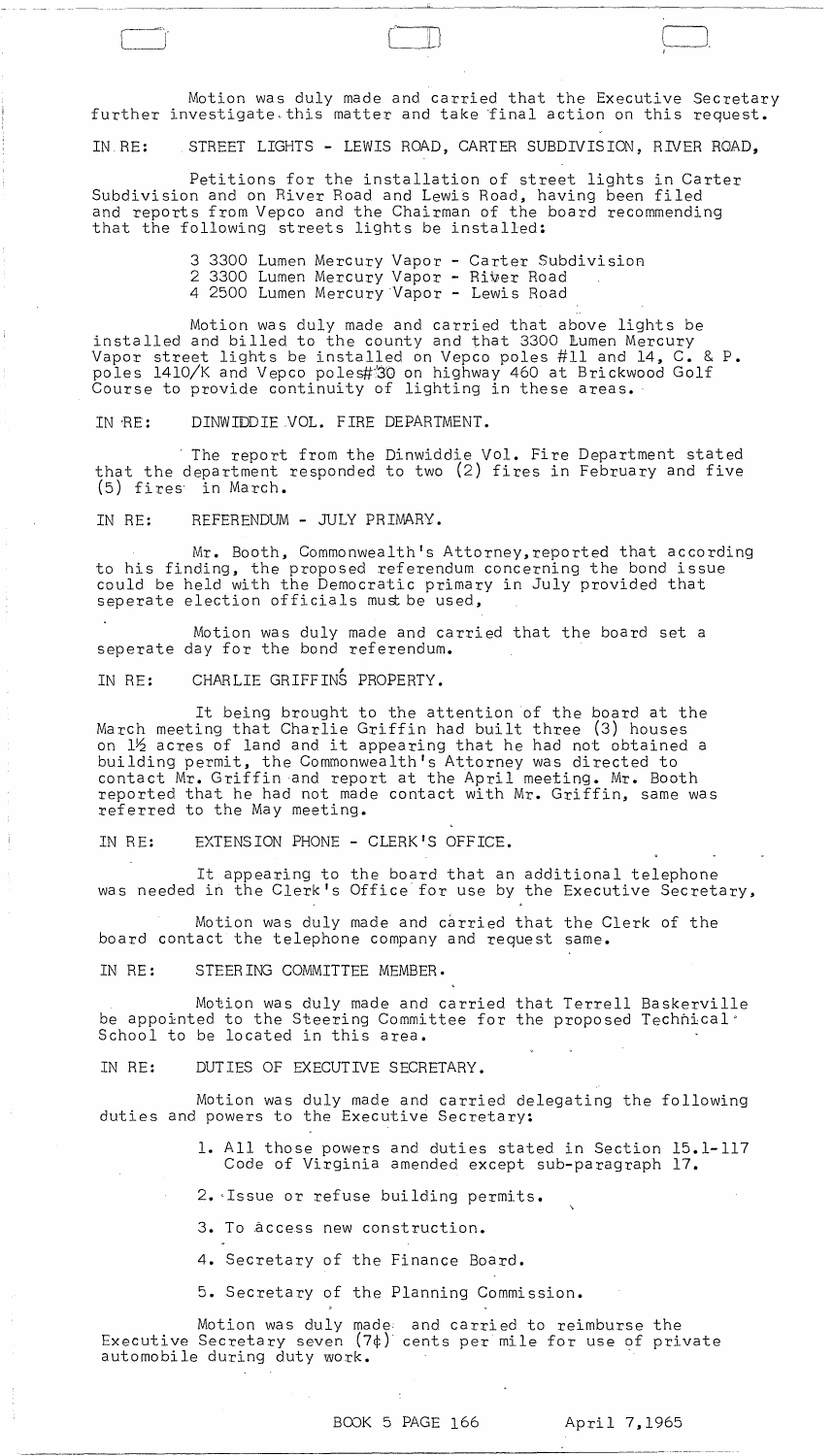IN RE: ANNUAL ADMINISTRATOR'S WORKSHOP.

Motion was duly made and carried to permit Executive Secretary to attend the sixth annual Administrator's Workshop in Charlottesville, Virginia April 22nd & 23rd and to reimburse said delegate up to \$50.00 for expenses.

## IN RE: PROGRESS INDEX CENTENIAL ISSUE.

Mr. Henry Blankenship, Progress Index representative having appeared before the board in executive session and having informed the board of the Civil War Centenial Issue to be published July 4, 1965. The board having discussed same'in the open meeting,

Motion was duly made and carried to purchase two (2) page ad in the issue and directed the Executive Secretary to work with the publisher on same.

IN RE: SALE OF POLICE CARS.

Having been offered for sale at public auction and upon motion duly made and carried the sale of Car. No. 80 was rejected by Board and desginated to be used by the Executive Secretary. Bids of \$300.00 from Mr. L. V. Harrison for the 1961 model and of \$525.00 from James R. Beck for Car No. 83 was accepted by the Board which was turned over to the General Fund.

IN RE: SPEEDLIMIT - WESTERN HILLS SUBDIVISION.

It appearing to the board that the normal speed limit through the Western Hills Subdivision on Rt. 1334 was excessive,

Motion was duly made and carried that the Highway Department be requested to reduce the speed limit along this section.of Rt.1334.

IN RE: BUDGET (TENTATIVE) 1965-66.

The budget for the fiscal year 1965-66 having been submitted for-the board's review,

the following Motion was duly made and carried that  $\land$ udget be adopted tentatively subject to advertisement and a public hearing set for the regular board meeting May 5, 1965;

## EST IMATED REVENUE

7 -FIRE SERVICE

| FROM LOCAL SOURCES<br>Current taxes<br>Delinquent taxes<br>Land redemptions<br>Miscellaneous                                   | 1965<br>645,000<br>10,000<br>1,250<br>121,900          |
|--------------------------------------------------------------------------------------------------------------------------------|--------------------------------------------------------|
| FROM THE COMMONWEALTH<br>General purposes<br>Welfare purposes<br>School purposes                                               | 778,150<br>96,550<br>55,250<br>902,927<br>1,054,727    |
| FROM FEDERAL GOVERNMENT<br>School lunches                                                                                      | 20,000                                                 |
| NON-REVENUE<br>Sale of property                                                                                                | 20,000<br>5,000                                        |
| DOG FUND<br>Sale of dog tags                                                                                                   | 5,000<br>5,000                                         |
| ANTICIPATED CASH<br>Anticipated cash                                                                                           | $\overline{5,000}$<br>100,000<br>100,000               |
| GRAND TOTAL                                                                                                                    | 1,962.877                                              |
| ESTIMATED DISBURSEMENTS                                                                                                        |                                                        |
| IA-COUNTY ADMINISTRATION<br>2B-COMMISSIONER OF REVENUE<br><b>3A-TREASURER</b><br>4A-CLERK<br>5 -ADMS'T. JUSTICE<br>6 - SHERIFF | 16,325<br>19,160<br>9,900<br>4,675.<br>7,720<br>22,220 |

'-

6,850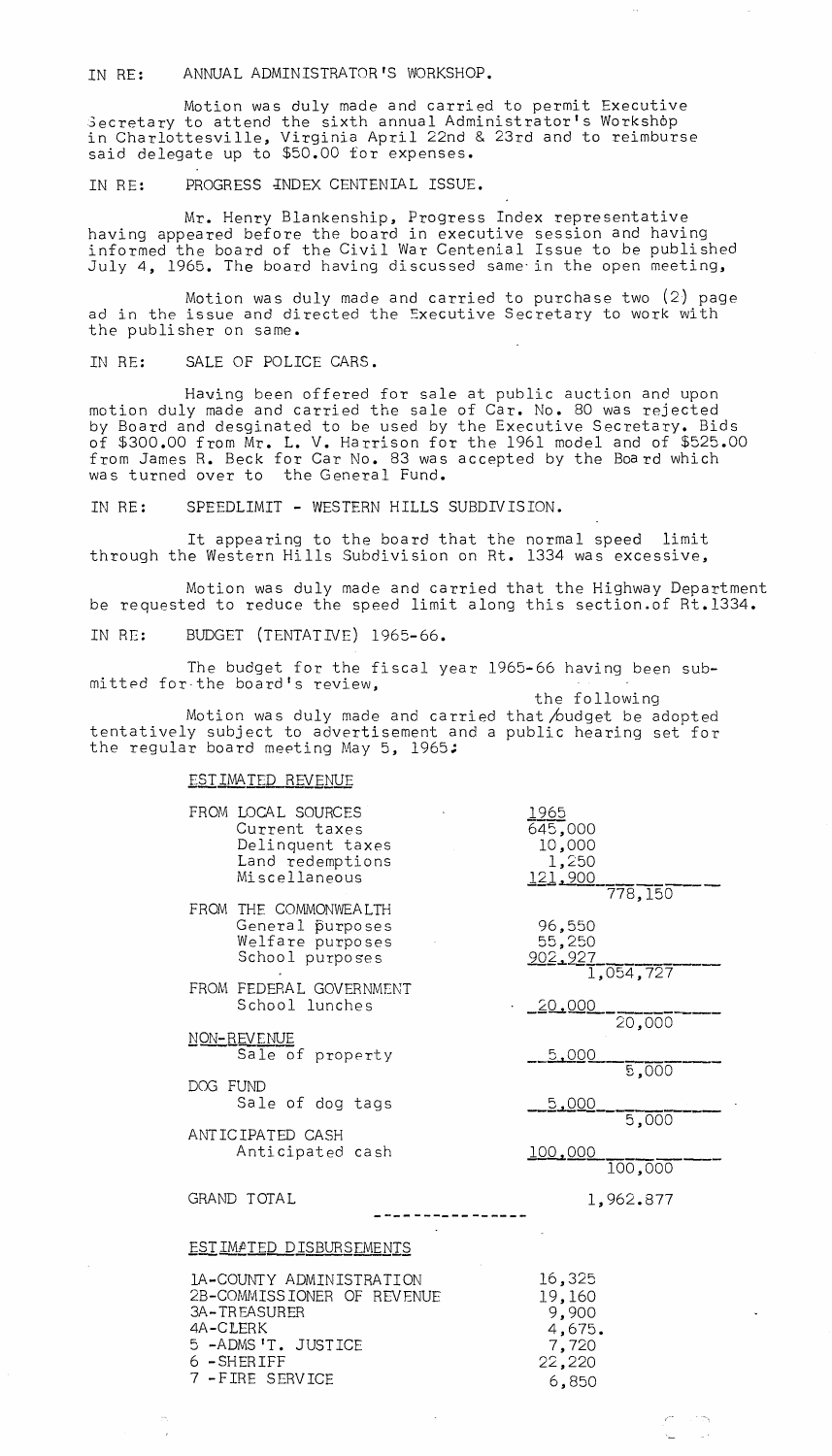| 8 -WELFARE<br>9H-HOSPITAL<br>9-HEALTH<br>$\sim 10^7$<br>11-FARM AGENTS<br>12-DOG WARDEN<br>13-ELECTIONS<br>14-BUILDING AND GROUNDS<br>17-SCHOOLS<br>18-MISCELLANEOUS<br>19-CAPITAL OUTLAY<br>20-BUILDING FUND<br>21-ANTICIPATED CASH | 80,210<br>7,700<br>8,200<br>10,890<br>5,660<br>3,000<br>10,425<br>1,648,527<br>13,450<br>10,000<br>75,000 |
|--------------------------------------------------------------------------------------------------------------------------------------------------------------------------------------------------------------------------------------|-----------------------------------------------------------------------------------------------------------|
| GRAND TOTAL                                                                                                                                                                                                                          | <u> 2,965</u><br>$\overline{1,962,877}$                                                                   |

 $\Box$ 

There being no further business the meeting was adjourned.

1. Milchell Smith Chairman

-,~----,,!'~---~~---------------

, \ ATTEST Dasburgh

 $\frac{1}{2} \frac{1}{2} \frac{d^2}{dx^2} \frac{d^2}{dx^2}$ 

 $\sigma_{\rm{eff}}$ 

 $\mathcal{L}^{\text{max}}_{\text{max}}$ 

 $\mathcal{F}_{\mathcal{G}}$  $\frac{1}{2}$ 

 $\sim 100$